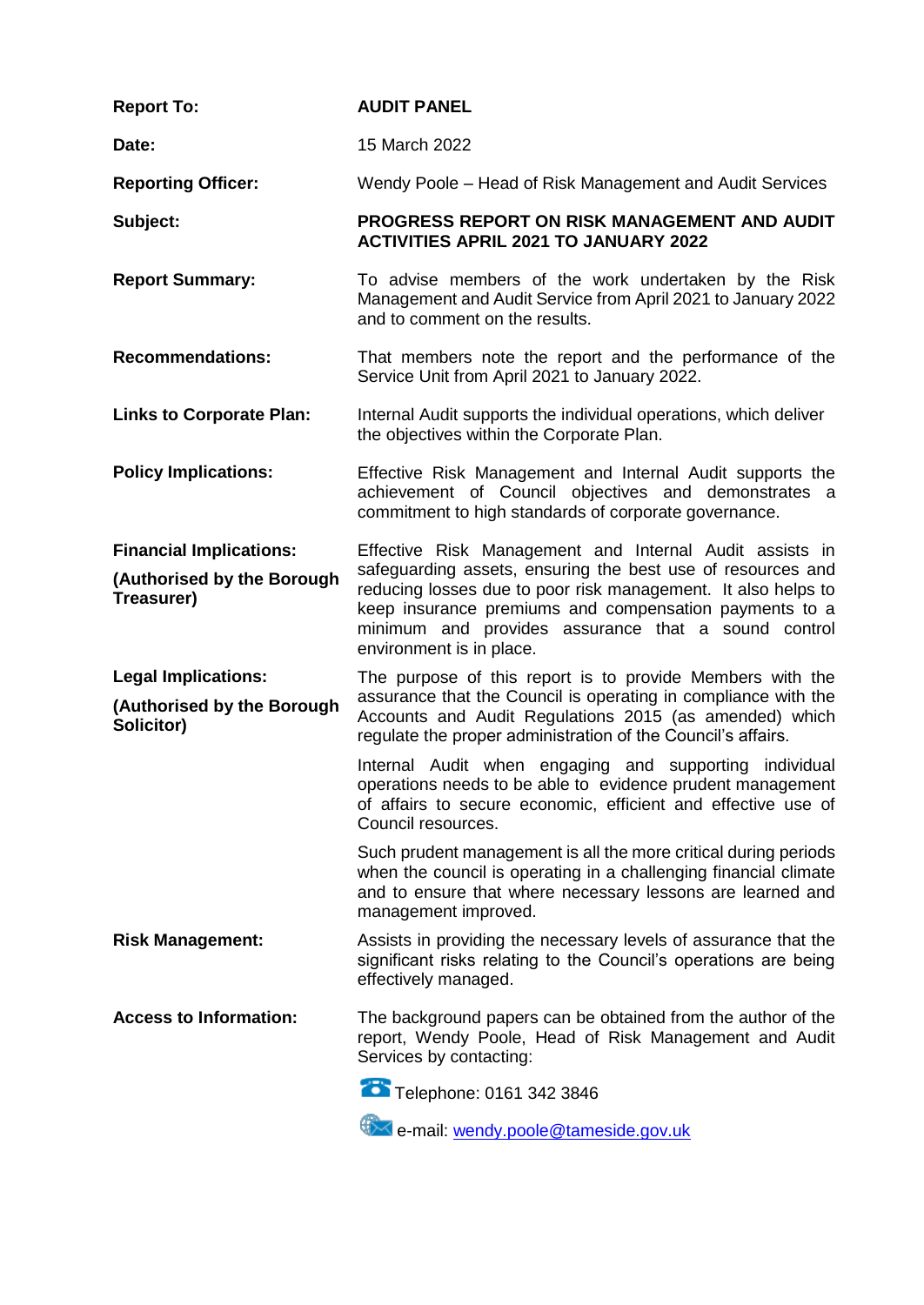## **1. INTRODUCTION**

- 1.1 This is the third progress report for the current financial year and covers the period April 2021 to January 2022.
- 1.2 The main objective of this report is to summarise the work undertaken by the Risk Management and Audit Service during the ten-month period from April 2021 to January 2022 in respect of the approved Plan for 2021/22, which was presented to the Audit Panel on 16 March 2021.

## **2. RISK MANAGEMENT AND INSURANCE**

2.1 The Risk, Insurance and Information Governance Team provide services to the whole Council. The key priorities for the team during 2021/22 are detailed in Table 1 below together with a progress update to January 2022.

| Key Priorities 2021/22                                                                                                                                                                                                                                                                                                                                                                                                              | <b>Progress Report - January 2022</b>                                                                                                                                                                                                                                                                                                                                               |
|-------------------------------------------------------------------------------------------------------------------------------------------------------------------------------------------------------------------------------------------------------------------------------------------------------------------------------------------------------------------------------------------------------------------------------------|-------------------------------------------------------------------------------------------------------------------------------------------------------------------------------------------------------------------------------------------------------------------------------------------------------------------------------------------------------------------------------------|
| To continue to work with the Single<br>Leadership Team to review the Corporate<br>Risk Register ensuring that it is linked to the<br>Corporate Plan Themes and Priorities, to<br>review the process for recording and<br>evaluating risks and develop operational risk<br>registers. A key priority will be to develop<br>the monitoring of risk registers to ensure<br>they are reported appropriately to officers<br>and members. | The updated Risk Management Policy and<br>Strategy is now on Staff Portal and<br>disseminated to managers.<br>The Corporate Risk Register is now<br>updated and presented to the Single<br>Leadership Team and the Audit Panel<br>quarterly.<br>Work with<br>service<br>develop<br>areas<br>to<br>operational risk registers has been delayed<br>to 2022/23 due to capacity issues. |
| To deliver the Information Governance Work<br>Plan which is being developed with the<br>Information Governance Group to ensure<br>that the Council is compliant with all Data<br>Protection legislation.                                                                                                                                                                                                                            | Delivery of the Work Plan is progressing<br>well and a number of<br>policies<br>and<br>procedures<br>have<br>updated<br>been<br>and<br>approved.<br>A revised<br>Intranet<br>page<br>has<br>been<br>developed and launched.<br>A Data Protection/Information Governance<br>Report is now regularly presented to the<br>Audit Panel.                                                 |
| To work with senior managers to ensure that<br>Service Area/Units Business Continuity<br>Plans are robust and fit for purpose and<br>regularly reviewed to support management<br>in responding to a major incident.                                                                                                                                                                                                                 | This work is awaiting the outcome of the<br>Work Smart Project, once disseminated<br>plans can updated and refreshed to reflect<br>the new working model.                                                                                                                                                                                                                           |
| To review the insurance database used to<br>ensure it is fit for purpose and that the<br>reporting<br>functionality is efficient<br>and<br>effective.                                                                                                                                                                                                                                                                               | This review has commenced, however, the<br>officer responsible for the research has now<br>left the Council and other priorities have<br>delayed completion until the recruitment<br>process is concluded.                                                                                                                                                                          |
| To review the information held and introduce<br>regular reports for management in terms of                                                                                                                                                                                                                                                                                                                                          | The format of the report is being reviewed<br>by the Risk, Insurance and Information<br>Governance Manager and the proposed                                                                                                                                                                                                                                                         |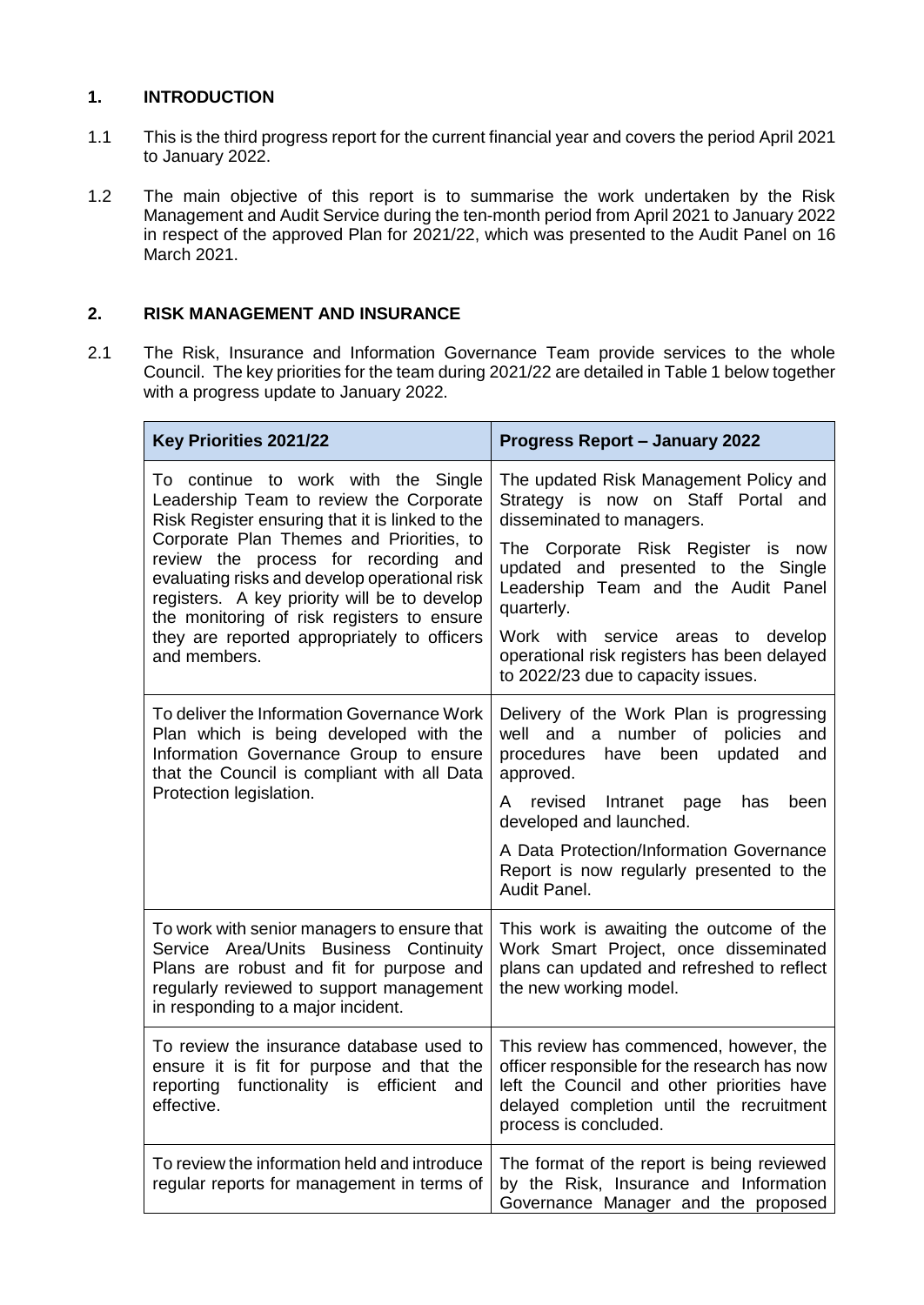| Key Priorities 2021/22                                                                                                                                                                                                                                                                                                          | <b>Progress Report – January 2022</b>                                                                                                                                                                                                                  |
|---------------------------------------------------------------------------------------------------------------------------------------------------------------------------------------------------------------------------------------------------------------------------------------------------------------------------------|--------------------------------------------------------------------------------------------------------------------------------------------------------------------------------------------------------------------------------------------------------|
| claims received to inform and improve the<br>risk management process.                                                                                                                                                                                                                                                           | format will be discussed with the Assistant<br>Director of Finance prior to it being<br>presented to officers and members.                                                                                                                             |
| To continue to support managers to assess<br>their risks as services are redesigned to<br>ensure that changes to systems and<br>procedures remain robust and resilient<br>offering cost effective mitigation and that<br>claims for compensation can<br>be.<br>successfully repudiated and defended<br>should litigation occur. | The Team continue to provide advice and<br>support to services areas across all four<br>disciplines as requested:-<br><b>Risk Management</b><br>Insurance<br>$\bullet$<br>• Information Governance<br><b>Business Continuity Planning</b><br>$\bullet$ |
| To attend management team meetings<br>quarterly to provide updates on insurance,<br>information governance, risk management<br>and business continuity.                                                                                                                                                                         | Ongoing.                                                                                                                                                                                                                                               |

## 3. **INTERNAL AUDIT OVERVIEW**

- 3.1 The Audit Plan approved on 16 March 2021 covered the period April 2021 to March 2022 and totalled 1,666 Days. This was made up of 1,272 days on planned audits and 393 days on reactive counter fraud work/investigations.
- 3.2 The Audit Plan was revised at the end of September and approved by the Audit Panel in November 2021. The Revised Plan totals 1,584 days, with 1,166 days on planned audits and 418 days on reactive counter fraud work/investigations
- 3.3 Table 1 below provides a summary of the Audit Plan 2021/22 and details the Approved Plan Days, Revised Plan Days, Actual Days delivered to January 2022 and the Days to be delivered in Quarters 4. The actual days are 1,231. **Appendix 1** provides a detailed breakdown of the 2021/22 Audit Plan and shows; the Audit Activity, Approved Audit Plan 2021/22, Revised Plan 2021/22, Actual Days, Days to be Delivered in Quarter 4, Status and Level of Assurance.
- 3.4 The status for all audit activities has been updated to reflect the current position, as we approach the end of the year, to take account of available resources for Quarter 4.
- 3.5 The non-delivery of some audit activities are as a result of the following:-
	- Additional audits/activities added to the Revised Plan;
		- o Advice in relation to the payment of the Household Support Fund;
		- o Assurance Work Term Time Only Calculations ;
		- o Omicron Hospitality and Leisure Grant;
		- o System Sign offs for Digital Tax and BACS systems
	- Delayed appointment of the Senior Auditor earlier in the year, which accounted for a shortfall of approximately 50 days and additional training days.
	- Training days for an Auditor, who is now studying for the Association of Accounting Technicians qualification via an apprenticeship, being higher than anticipated;
	- Actual days on audits exceeding those estimated due to issues identified, on the job training and problems encountered due to virtual working.
	- Resignation of an auditor in February 2022, resulting in the loss of a further 20 days.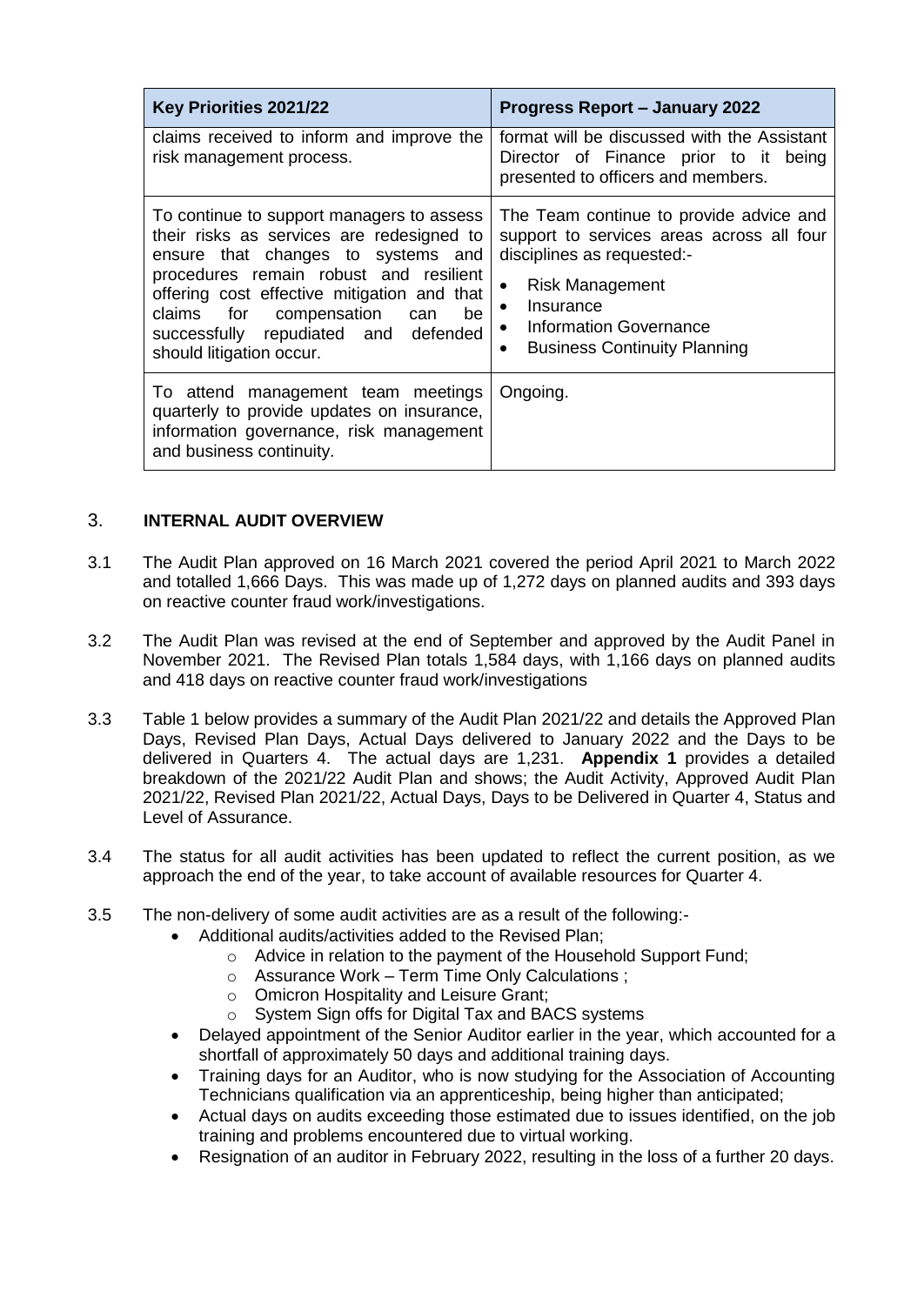# 3.6 **Table 1 – Annual Audit Plan Summary 2021/22**

| <b>Service Area / Directorate</b>        | <b>Approved</b><br><b>Plan</b><br>2021/22 | <b>Revised</b><br><b>Plan</b><br>2021/22 | <b>Actual</b><br><b>Days</b><br>Q <sub>2</sub><br>(Jan 2022) | Days to<br>be<br><b>Delivered</b><br>in Q4 |
|------------------------------------------|-------------------------------------------|------------------------------------------|--------------------------------------------------------------|--------------------------------------------|
| Children's                               | 90                                        | 123                                      | 90                                                           | 33                                         |
| <b>Children's Schools/Learning</b>       | 128                                       | 131                                      | 104                                                          | 27                                         |
| <b>Adults</b>                            | 87                                        | 80                                       | 76                                                           | 4                                          |
| <b>Population Health</b>                 | 21                                        | 4                                        | 1                                                            | 3                                          |
| Place                                    | 163                                       | 127                                      | 82                                                           | 45                                         |
| Governance                               | 206                                       | 187                                      | 169                                                          | 18                                         |
| Finance                                  | 194                                       | 163                                      | 95                                                           | 68                                         |
| Greater Manchester Pension Fund          | 300                                       | 300                                      | 262                                                          | 38                                         |
| Crosscutting                             | 84                                        | 51                                       | 5                                                            | 46                                         |
| <b>Total Planned Days 2021/22</b>        | 1,273                                     | 1,166                                    | 884                                                          | 282                                        |
| <b>Counter Fraud Work/Investigations</b> | 393                                       | 418                                      | 347                                                          | 71                                         |
| <b>Total Planned Days for 2021/22</b>    | 1,666                                     | 1,584                                    | 1231                                                         | 353                                        |

3.7 The Pie Charts below present the Revised Plan 2021/22 and the Actual Days delivered to January 2022.



## **Pie Chart 1 – Revised Audit Plan 2021/22**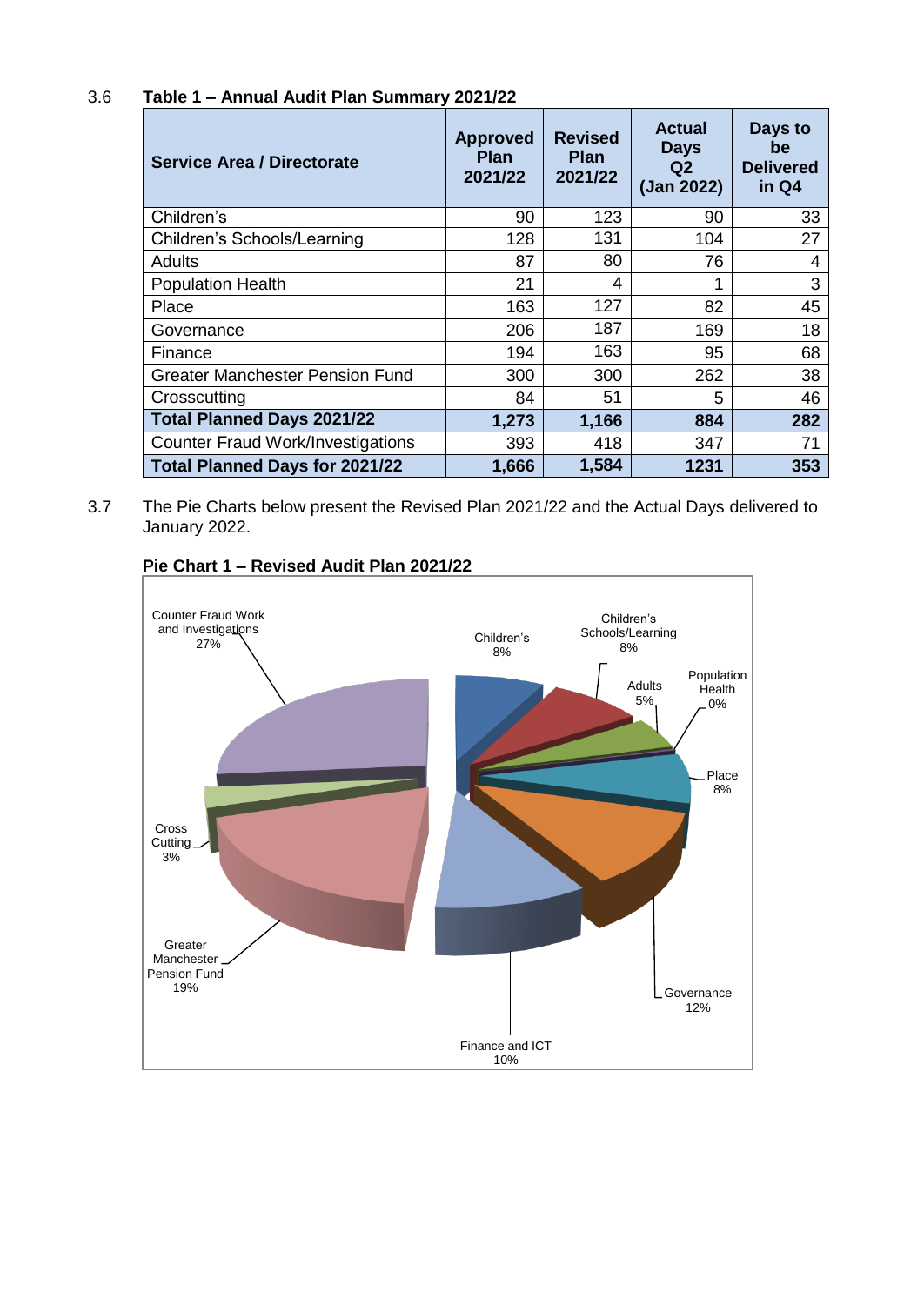

#### **Pie Chart 2 – Actual Days Delivered to April 21 to January 2022**

3.8 The Risk Management and Audit Team have continued to work from home during this period and continue to develop new ways of working to collect evidence and assurance in the virtual world.

## **4. AUDIT ACTIVITY FROM APRIL 2021 TO JANUARY 2022**

4.1 In the ten-month period to January 2022, twelve Final Reports were issued in relation to systems and risk based audits, the results of which are summarised in Table 3 below.

| <b>Reports Issued</b>      | <b>April to September</b> | <b>Total for 2020/21</b> |
|----------------------------|---------------------------|--------------------------|
| High                       | (6)                       | 5(3)                     |
| Medium                     | 5(2)                      | (4)                      |
| Low                        |                           |                          |
| <b>Sub Total</b>           | 12(8)                     | 16(7)                    |
| <b>Control Reports</b>     |                           |                          |
| <b>Consultancy Reviews</b> |                           |                          |
| <b>Totals</b>              | 18                        | 19                       |

| Table 3 – Final Reports System/Risk Based Audits 2021/22 |
|----------------------------------------------------------|
|----------------------------------------------------------|

**Note:** The figures in brackets relate to Final Reports issued for the Pension Fund.

- 4.2 In addition to the Final Reports issued above, six Draft Reports have been issued for management review and responses and these will be reported to the Panel in due course.
- 4.3 Not all work undertaken by the team generates an audit opinion and several pieces of work undertaken in the period fall into this category:-
	- Investigation Control Reports and Follow Ups;
	- GMPF Assurance Work (e.g. iConnect);
	- Post Payment Assurance work in relation to COVID-19 Business Grants;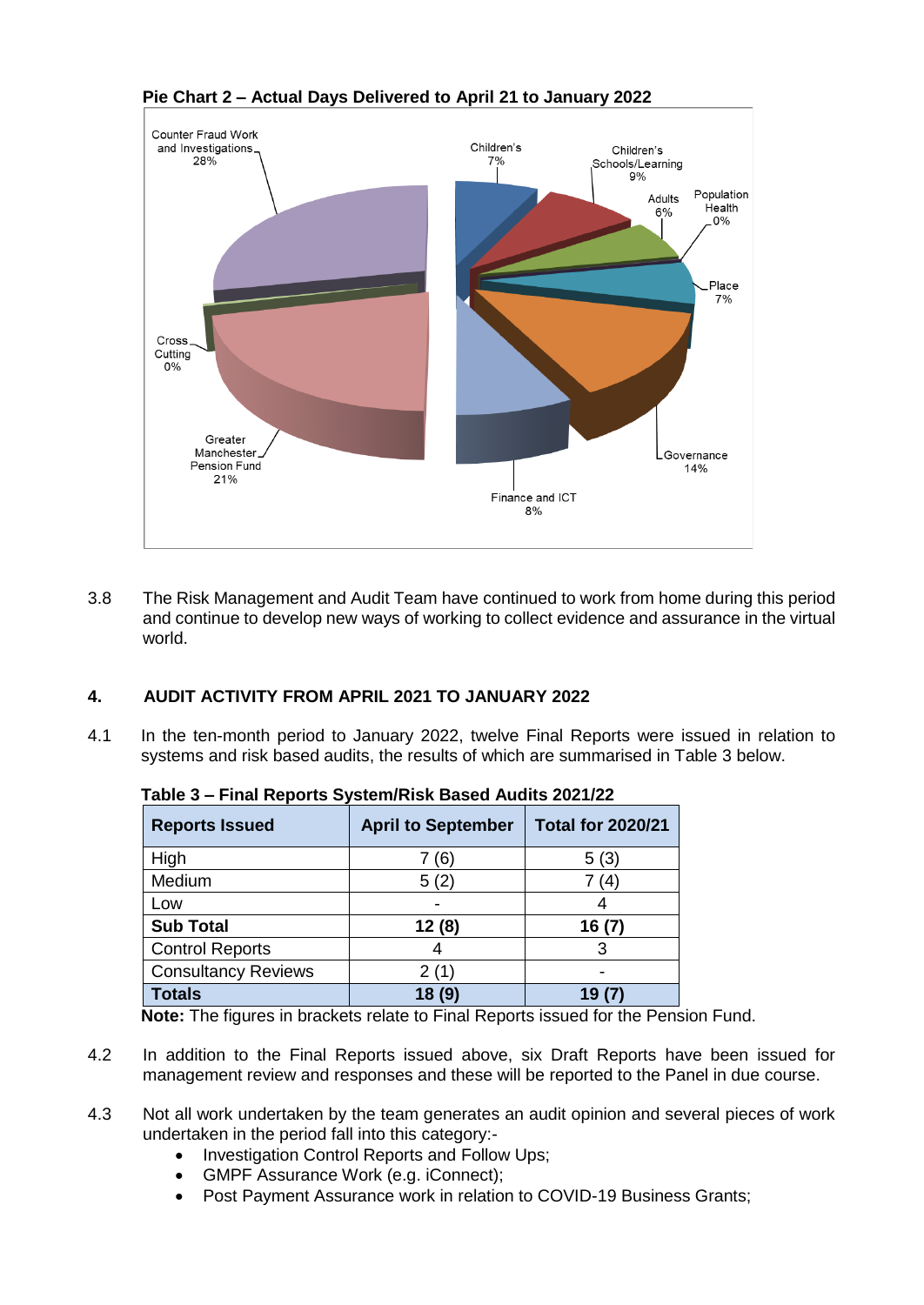- System Upgrades/Sign Offs:
- Advice and Support in relation to the Payment of additional Covid Grants; and
- Grant Assurance Work.
- 4.4 Five Final Audit Reports in relation to Schools were issued during April 2021 to January 2022 and the results are summarised in Table 4 below.

| <b>Reports Issued</b> | <b>April to September</b> | <b>Total for 2020/21</b> |
|-----------------------|---------------------------|--------------------------|
| High                  |                           |                          |
| Medium                |                           |                          |
| Low                   |                           |                          |
| <b>Totals</b>         |                           | 10                       |

## **Table 4 – Final Reports Schools**

- 4.5 In addition to the final reports issued above, two further audits have been completed and the Draft Reports have been issued to the Schools for management review and responses and they will be reported to the Panel in due course.
- 4.6 Post Audit Reviews are undertaken approximately six months after the Final Report has been issued, however, where a low level of assurance is issued the Post Audit Review is scheduled for three months to ensure that the issues identified are addressed. Nine Post Audit Reviews have been completed during October 2021 to January 2022 and a summary is presented in Table 5 below and details the number of recommendations implemented. In total twenty-two Post Audit Reviews have now been completed during 2021/22 and the percentage rate of recommendations implemented is currently 85%. Internal Audit was satisfied with the reasons put forward by management where the recommendations had not yet been fully implemented and there are no significant issues outstanding to report to the Panel. A further thirteen Post Audit Reviews are in progress which will be reported to the Panel at a future meeting.

|                                         | <b>Recommendations</b>            |     |     |                               |
|-----------------------------------------|-----------------------------------|-----|-----|-------------------------------|
| <b>Post Audit Reviews</b>               | <b>Implemented</b><br><b>Made</b> |     |     | <b>Comments</b>               |
|                                         | No.                               | No. | ℅   |                               |
| Quarter 1 - Recommendation              | 156                               | 133 | 85  | Eleven Post Audit Reviews     |
| Summary                                 |                                   |     |     |                               |
| <b>Quarter 2 Recommendation</b>         | 17                                | 4   | 24  | <b>Two Post Audit Reviews</b> |
| Summary                                 |                                   |     |     |                               |
| <b>Broadbent Fold Primary School</b>    | 16                                | 16  | 100 |                               |
| Control Report - Waste                  | 3                                 | 3   | 100 |                               |
| Collection                              |                                   |     |     |                               |
| Control Report - NNDR                   | 8                                 | 8   | 100 |                               |
| <b>IT Third Party Supplier</b>          | 4                                 | 4   | 100 |                               |
| Management                              |                                   |     |     |                               |
| <b>Transfer to Defined Contribution</b> | 3                                 | 3   | 100 |                               |
| <b>Schemes</b>                          |                                   |     |     |                               |
| <b>Softbox</b>                          | 10                                | 9   | 90  | One outstanding issue in      |
|                                         |                                   |     |     | relation to payment reports   |
|                                         |                                   |     |     | needs to be resolved by       |
|                                         |                                   |     |     | management.                   |
| General Ledger                          | 30                                | 28  | 93  | Issues relating to journal    |
|                                         |                                   |     |     | evidence<br>approvals and     |
|                                         |                                   |     |     | retention need<br>to<br>be    |
|                                         |                                   |     |     | addressed.                    |

#### 4.7 **Table 5 – Post Audit Reviews – Recommendations Implemented**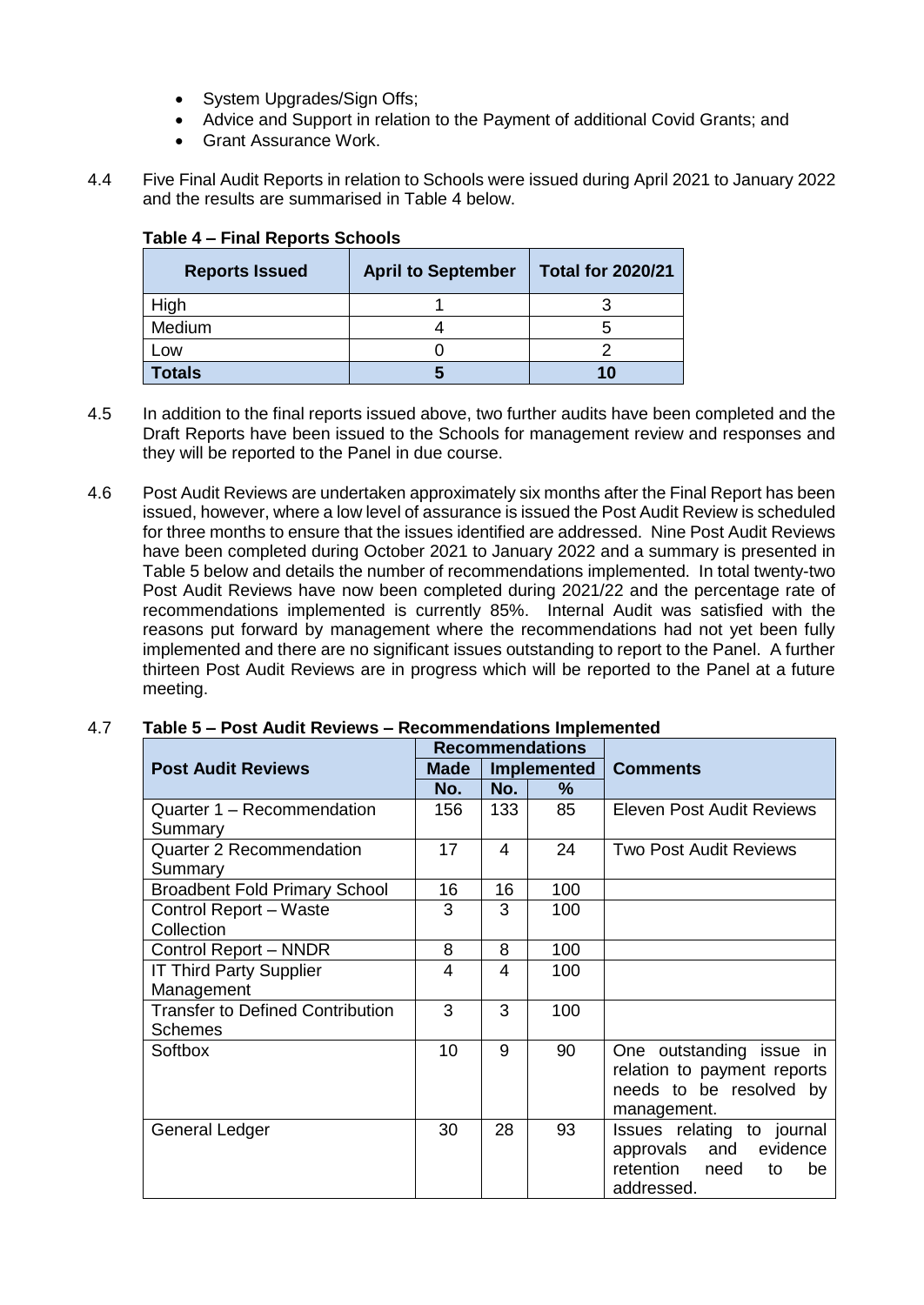|                           | <b>Recommendations</b>     |     |    |                              |
|---------------------------|----------------------------|-----|----|------------------------------|
| <b>Post Audit Reviews</b> | <b>Implemented</b><br>Made |     |    | <b>Comments</b>              |
|                           | No.                        | No. | ℅  |                              |
| Pension Fund IG/GDPR      | 18                         | 16  | 89 | Data Management Strategy     |
|                           |                            |     |    | to be reviewed and Process   |
|                           |                            |     |    | Mapping completed by to      |
|                           |                            |     |    | April 2022.                  |
| Jigsaw Homes              | 14                         | 13  | 93 | recommendation<br>One        |
|                           |                            |     |    | relating<br>the<br>to        |
|                           |                            |     |    | communication<br>with        |
|                           |                            |     |    | members<br>needs<br>be<br>to |
|                           |                            |     |    | addressed.                   |
|                           | 279                        | 237 | 85 |                              |

## **5. REVIEW OF INTERNAL AUDIT**

5.1 The Service Development Plan 2021/22 is detailed in Table 6 below together with progress update to September 2021.

# **Table 6 – Service Developments 2021/22**

| <b>Developments</b>                                                                                                                                                                                                                                                                                                                  | <b>Progress to Date - September 2021</b>                                                                                                                                                                                                                                                                          |
|--------------------------------------------------------------------------------------------------------------------------------------------------------------------------------------------------------------------------------------------------------------------------------------------------------------------------------------|-------------------------------------------------------------------------------------------------------------------------------------------------------------------------------------------------------------------------------------------------------------------------------------------------------------------|
| PSIAS Standard 1130<br>Consider allocating the formal<br><b>SIRO</b><br>designation to a chief officer, even if the<br>internal audit team continues to support the<br>SIRO function.                                                                                                                                                | Due to the impact of COVID-19 and capacity<br>the Risk,<br>Insurance<br>issues<br>and<br>on<br>Information Governance Team, the roles<br>relating to Information Governance have not<br>yet been assessed. A Work Plan is now in<br>place and will be monitored by the Council's<br>Information Governance Group. |
| To review the Post Audit Review process to<br>ensure the process is effective, conducted<br>timely<br>manner<br>and<br>reported<br>a<br>in<br>of the Audit<br>appropriately.<br>The<br>use<br>Management system 'Galileo'<br>will<br>be<br>reviewed to ascertain whether it will realise<br>any further efficiencies in the process. | Complete.<br>The process has now been reviewed and a<br>revised monitoring spreadsheet has been<br>introduced.                                                                                                                                                                                                    |
| To review the audit process and the Quality<br>Control Checklist to ensure they work<br>efficiently in the virtual world and audits are<br>completed in a timely manner.                                                                                                                                                             | Work in Progress.                                                                                                                                                                                                                                                                                                 |
| To review the Fraud Response Plan in light<br>of virtual working and the<br>Savings<br>Recording Spreadsheet to ensure it is fit for<br>purpose.                                                                                                                                                                                     | This review is ongoing and some progress<br>has been made, however, priority is being<br>given to the cases under investigation to<br>ensure they are completed in a timely<br>manner.                                                                                                                            |
| To continue to work with the Assistant<br>Director of Finance and the Deputy Chief<br>Finance Officer (CCG) to develop a greater<br>Clinical<br>understanding<br>of<br>the<br>Commissioning<br>Group's<br>services<br>to<br>develop an integrated service offering.                                                                  | Work has been deferred awaiting the<br>outcome of the NHS reorganisation of<br>CCG's.                                                                                                                                                                                                                             |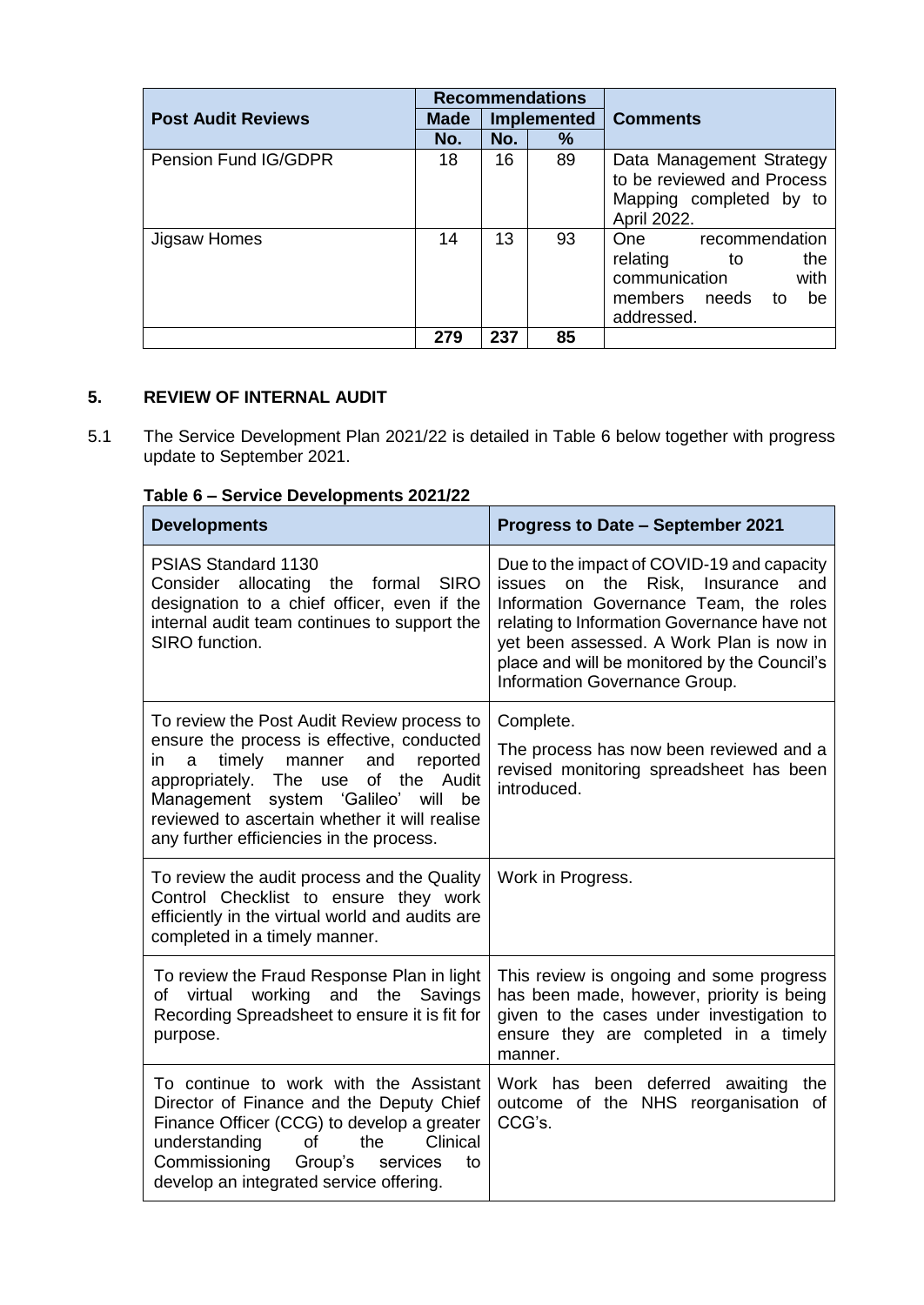| <b>Developments</b>                                                                                                                                                                                 | <b>Progress to Date – September 2021</b>                                                                                                                                                                                           |
|-----------------------------------------------------------------------------------------------------------------------------------------------------------------------------------------------------|------------------------------------------------------------------------------------------------------------------------------------------------------------------------------------------------------------------------------------|
| A formal assurance mapping exercise<br>needs to be undertaken and documented.<br>An Assurance Framework is<br>being<br>developed in conjunction with the North<br>West Chief Audit Executive Group. | An Assurance Framework is<br>being<br>developed in conjunction with the North<br>West Chief Audit Executive Group.<br>Deadline March 2022.                                                                                         |
| An independent review needs to be<br>undertaken to evaluate the effectiveness of<br>organisation's risk management<br>the<br>processes.                                                             | A peer review system is under consideration<br>by the North West Chief Audit Executive<br>Group as the function is managed by a large<br>number of Audit Managers, which causes<br>conflict if the review is conducted internally. |

## **6. ANNUAL GOVERNANCE STATEMENT**

6.1 The Annual Governance Statement Progress Report to January 2022 is a separate item on the agenda.

## **7 IRREGULARITIES/COUNTER FRAUD WORK**

- 7.1 Fraud, irregularity and whistle-blowing investigations are conducted by two members of the Internal Audit Team under the direction of a Principal Auditor and the Head of Risk Management and Audit Services to ensure consistency of approach.
- 7.2 All investigations and assistance cases are reported to the Standards Panel on a regular basis for challenge and comment and where appropriate further guidance and direction is provided. Liaison with Legal Services takes place on a case by case basis.
- 7.3 Ongoing assistance cases can range from obtaining information for an investigating officer to actually undertaking some analysis work and providing evidence for the investigatory process. This work can range from analysing expenditure records, internet usage, identification of undeclared assets and assisting other organisations to progress their investigations.
- 7.4 The number of cases investigated during the period April to January 2022 is summarised below in Table 7.

| <b>Detail</b>                          | <b>No. of Cases</b> |
|----------------------------------------|---------------------|
| Cases B/Forward from 2020/21           | 36                  |
| <b>Current Year Referrals</b>          | 38                  |
| <b>Total</b>                           | 74                  |
| <b>Cases Closed</b>                    | 44                  |
| <b>Cases Still under Investigation</b> | 30                  |
| <b>Total</b>                           | 74                  |
| <b>Assistance Cases</b>                | 24                  |

#### **Table 7 – Investigations Undertaken from April to January 2022**

7.5 The above investigations can be categorised by fraud type and grant type as shown in Tables 8 and 9 below.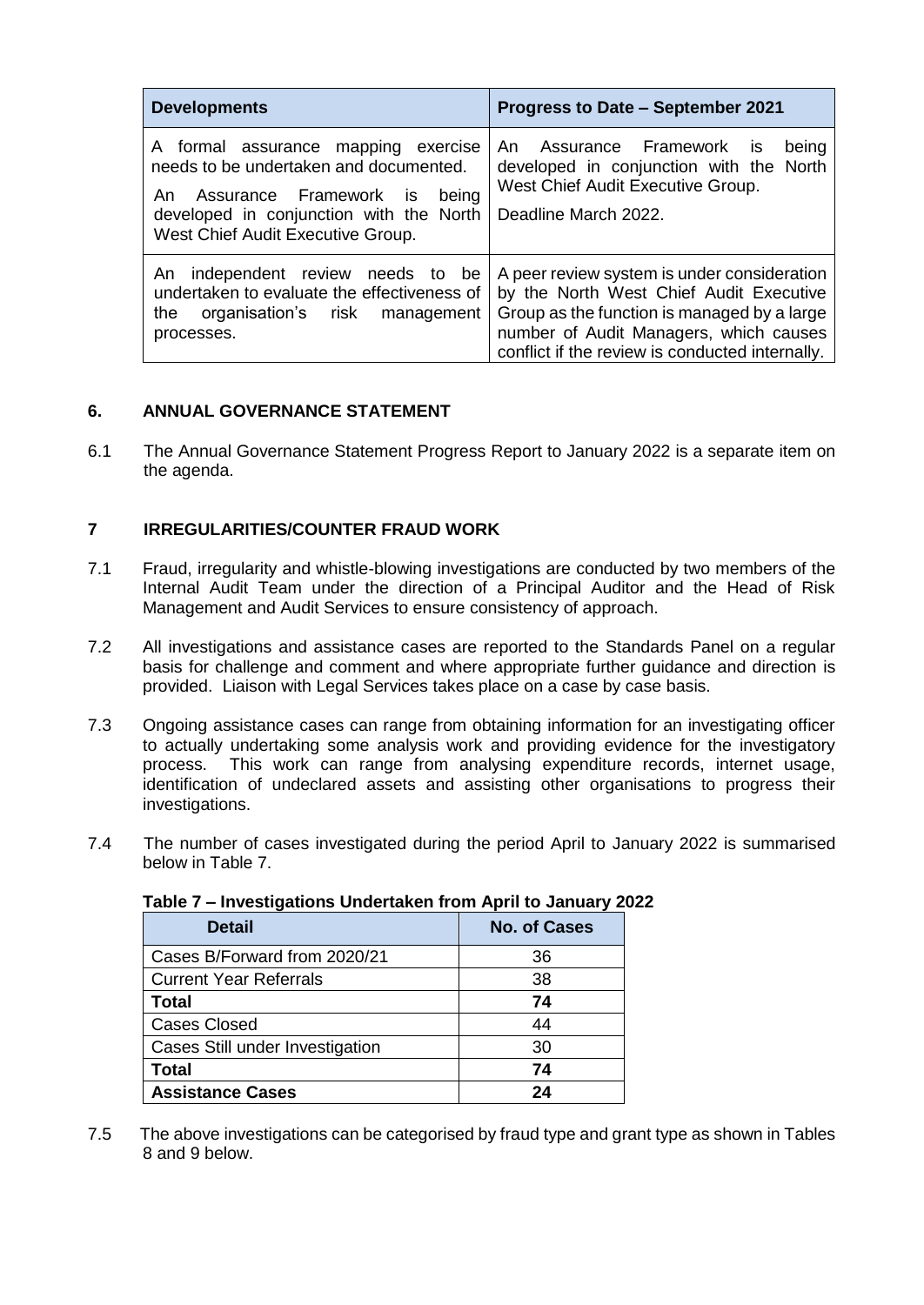# 7.6 **Table 8 – Investigations by Fraud Type**

| <b>Fraud Type</b>                       | No. of<br><b>Cases</b> | <b>Estimated</b><br><b>Value</b> |
|-----------------------------------------|------------------------|----------------------------------|
| <b>Adult Social Care</b>                | 6                      | 23,504                           |
| <b>COVID-19 Business Support Grants</b> | 52                     | 250,332                          |
| <b>Children's Social Care</b>           | 3                      | 5,286                            |
| <b>Council Tax</b>                      | 5                      |                                  |
| <b>Blue Badge</b>                       | 3                      |                                  |
| Pensions                                | $\mathcal{P}$          | 8,486                            |
| Procurement                             |                        |                                  |
| Theft                                   |                        |                                  |
| Other                                   | 2                      |                                  |
| <b>Total</b>                            | 74                     | 287,607                          |

# 7.7 **Table 9 – Investigation by Fraud Type – Grants to Businesses**

| <b>Fraud Type</b>    | No. of<br><b>Cases</b> | <b>Estimated</b><br><b>Value</b> | <b>Cases Still</b><br>under<br>Investigation | <b>Payments</b><br><b>Stopped</b><br><b>To Date</b> | <b>Grants being</b><br><b>Recovered via</b><br><b>Invoice</b> |
|----------------------|------------------------|----------------------------------|----------------------------------------------|-----------------------------------------------------|---------------------------------------------------------------|
| <b>Business Rate</b> | 35                     | 178,910                          | 48,240                                       | 14,000                                              | 116,670                                                       |
| Discretionary        | 17                     | 71,422                           | 6,550                                        | 64,872                                              |                                                               |
| <b>Total</b>         | 41                     | 250,332                          | 54,790                                       | 78,872                                              | 116,670                                                       |

- 7.8 The fraudulent claims paid totalling £116,670 are being reviewed in conjunction with the Assistant Director of Exchequer and the Head of Legal to ensure a robust and cost effective recovery process is put in place. The challenge added by referring claims to the Fraud Investigators has prevented claims being paid totalling £78,872. As the grants have paid out over two financial years, a final summary will be provided in the Risk Management and Audit Annual Report, which will be presented to the Audit Panel in July 2022.
- 7.10 The data sets for the National Fraud Initiative (NFI) 2020 Exercise were received in February 2021 and are currently being reviewed and investigated. Table 10 below provides details of the findings to date. Updates will be provided to future Panel Meetings as further investigations are conducted and data sets released by the Cabinet Office.
- 7.11 Investigations to date have highlighted 32 frauds and 211 errors totalling £156,585 and where appropriate work is ongoing to recover these amounts.

# 7.12 **Table 10 – National Fraud Initiative (NFI) Findings to October 2021**

|                                                                                         | <b>NFI</b>    | <b>Number</b>    | <b>Report</b>                | <b>Comments</b>                           |      |                                  |  |
|-----------------------------------------------------------------------------------------|---------------|------------------|------------------------------|-------------------------------------------|------|----------------------------------|--|
| <b>NFI Data Set</b><br><b>Match</b><br>Report<br>Οf<br><b>Matches</b><br>Rating<br>Ref. |               | <b>Processed</b> | <u>In</u><br><b>Progress</b> | No. of<br><b>Error/Fraud</b><br>and Value |      |                                  |  |
| Pensions to DWP<br><b>Deceased Persons</b>                                              | 52            | 936              | High                         | 936                                       |      | 29 Frauds<br>7 Errors<br>£35,947 |  |
| Pensions to Payroll                                                                     | 54 and<br>55  | 1256             | <b>High</b>                  |                                           | 1256 |                                  |  |
| Deferred Pensions to<br><b>DWP Deceased</b>                                             | 53            | 158              | High                         | 152                                       | 6    | 96 Errors                        |  |
| Housing Benefits to<br><b>Student Loans</b>                                             | $\mathcal{P}$ | 15               | High                         | 12                                        | 3    | 2 Errors<br>£3,129               |  |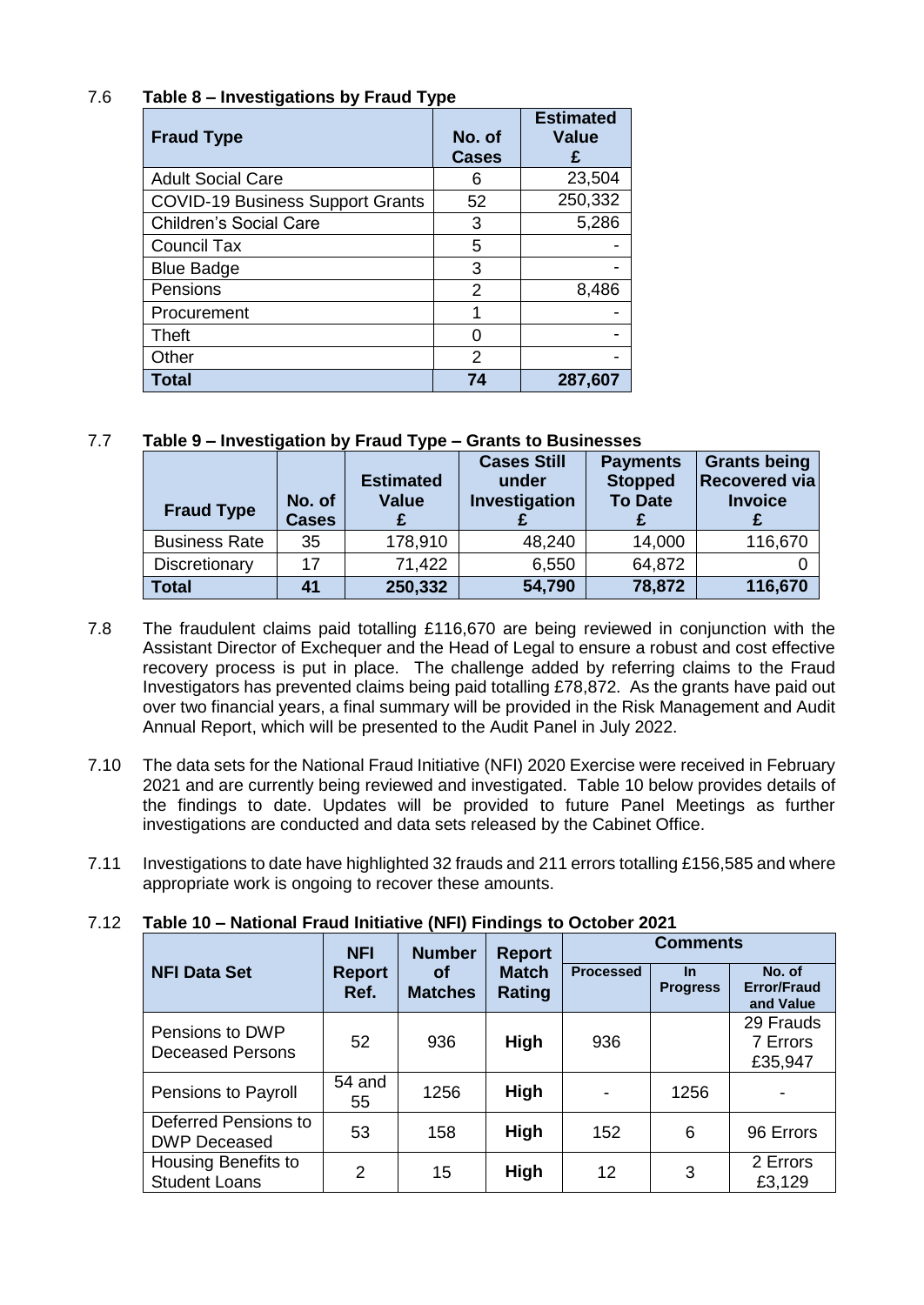|                                                                                                   | <b>NFI</b>              | <b>Number</b>               | <b>Report</b>                 | <b>Comments</b>  |                       |                                            |  |
|---------------------------------------------------------------------------------------------------|-------------------------|-----------------------------|-------------------------------|------------------|-----------------------|--------------------------------------------|--|
| <b>NFI Data Set</b>                                                                               | <b>Report</b><br>Ref.   | <b>of</b><br><b>Matches</b> | <b>Match</b><br><b>Rating</b> | <b>Processed</b> | In<br><b>Progress</b> | No. of<br><b>Error/Fraud</b><br>and Value  |  |
| <b>Housing Benefits</b><br><b>Claimants to DWP</b><br>Deceased                                    | 49.1                    | 32                          | High                          | 32               |                       |                                            |  |
| <b>Council Tax</b><br><b>Reduction Scheme to</b><br>Pensions                                      | 435.1<br>436.1<br>439.1 | 844                         | High                          | 360              | 484                   | 84 Errors<br>£60,170                       |  |
| <b>Council Tax</b><br><b>Reduction Scheme to</b><br>Payroll                                       | 435<br>436              | 50                          | High                          | 27               | 23                    | 2 Errors<br>£2,055                         |  |
| <b>Council Tax</b><br><b>Reduction Scheme to</b><br><b>Council Tax</b><br><b>Reduction Scheme</b> | 446                     | 17                          | High                          | 5                | 12 <sup>2</sup>       | 1 Error<br>£2,338                          |  |
| <b>Council Tax</b><br><b>Reduction Scheme to</b><br><b>Taxi Drivers</b>                           | 459.2                   | 32                          | High                          | $\overline{7}$   | 25                    | 1 Error<br>£1,069                          |  |
| <b>Council Tax</b><br><b>Reduction Scheme to</b><br><b>DWP Deceased</b>                           | 482                     | 77                          | High                          | 77               |                       |                                            |  |
| <b>Blue Badge to DWP</b><br>Deceased                                                              | 172.1                   | 297                         | High                          | 297              |                       | 6 Errors                                   |  |
| Payroll to Payroll                                                                                | 66                      | 22                          | High                          | 6                | 16                    | 1 Fraud<br>£20,113                         |  |
| <b>Housing Benefit</b><br><b>Claimants to Taxi</b><br><b>Drivers</b>                              | 47.1<br>47.2            | 58                          | High                          | 11               | 47                    |                                            |  |
| <b>Within Council Tax</b><br>Rising 18s                                                           | 802                     | 41                          | High                          | 15               | 26                    | 10 Errors<br>£534                          |  |
| COVID-19 Grants                                                                                   | 1700 -<br>1710          | 91                          | High                          | 39               | 52                    | 2 Frauds<br>£11,230<br>2 Errors<br>£20,000 |  |
| <b>Totals</b>                                                                                     |                         | 3,780                       |                               | 619              | 3,161                 | <b>32 Frauds</b><br>211 Errors<br>£156,585 |  |

# **8 NATIONAL ANTI FRAUD NETWORK (NAFN) DATA AND INTELLIGENCE SERVICES**

8.1 NAFN exists to support members in their protection of the public purse and acts as an Intelligence Hub providing a single point of contact for members to acquire data and intelligence in support of investigations, enforcement action and debt collection. A breakdown of the membership is provided in Table 10.

| <b>Member Type</b>          | <b>June 2021</b> | <b>Sept 2021</b> | <b>Dec 2021</b> | <b>Diff</b> |
|-----------------------------|------------------|------------------|-----------------|-------------|
| <b>Local Authorities</b>    | 364              | 362              | 367             | +5          |
| <b>Housing Associations</b> | 68               | 67               | 68              | $+1$        |
| <b>Other Public Bodies</b>  | 29               | 32               | 33              | $+1$        |
| <b>Totals</b>               | 461              | 461              | 468             | $+7$        |
| <b>Registered Users</b>     | 14,089           | 14,064           | 14,763          | $+699$      |

#### **Table 10 – NAFN Membership**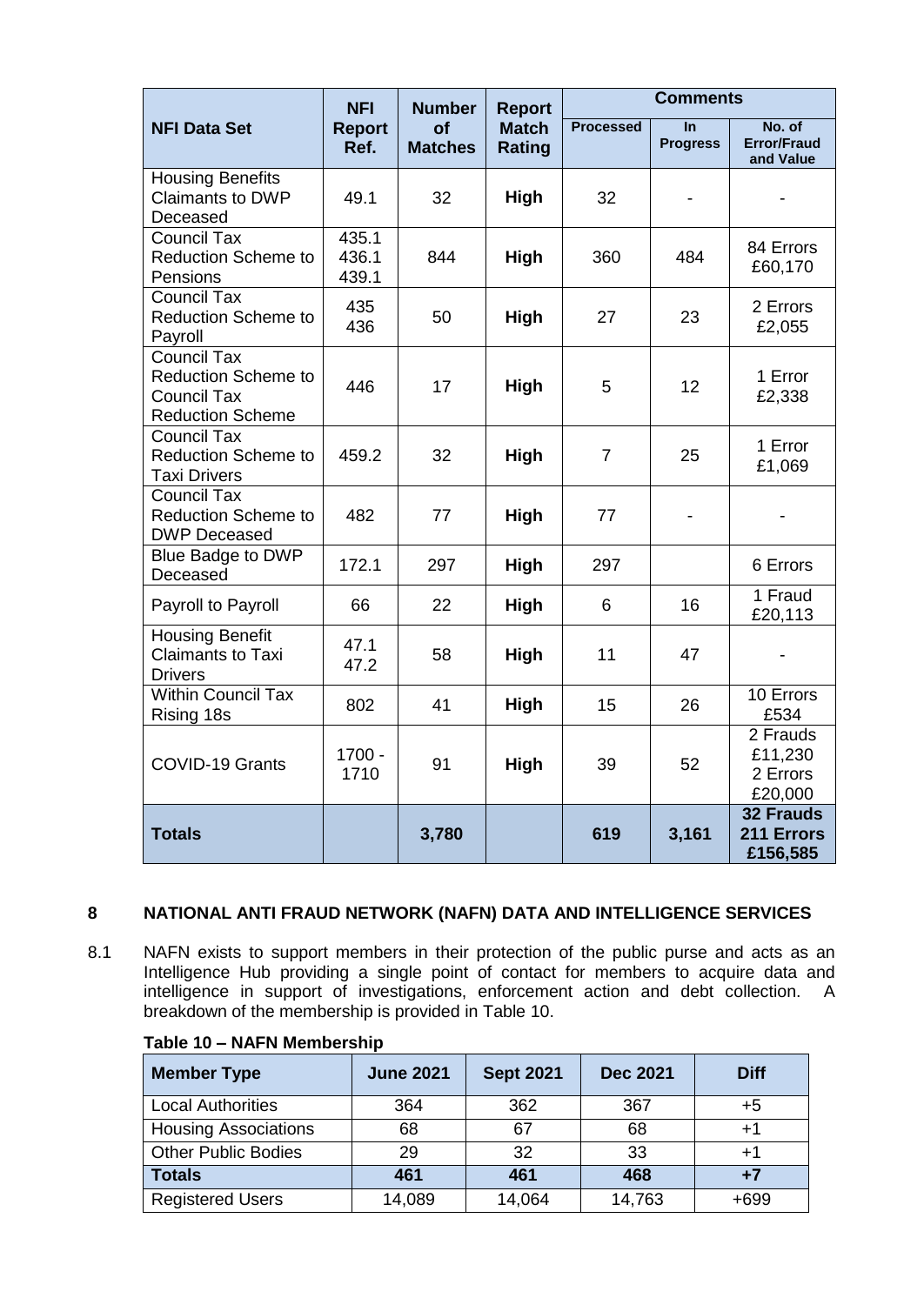- 8.2 Membership has grown and NAFN has exceeded its overall target for the year currently 93% of all local authorities in the UK are NAFN members, and the outlook for 2022/23 is positive. To date NAFN has recruited thirteen councils, three housing associations and six wider public authorities. The NR3 register continues to be a driver for councils with the IPA Service is attracting a number of wider public authorities. The introduction of the National Automatic Number Plate Recognition Service (NAS ANPR) shared service represents further opportunity in this sector. The continuous housekeeping practice of cleansing the database means that whilst user numbers decrease due to deactivation and deletion, active user numbers increase.
- 8.3 During 2020/21 intake was below that in previous years principally because of the COVID-19 national emergency, which impacted all NAFN members in terms of their priorities and overall resources. It is very encouraging that this period of low intake appears to be at an end, with NAFN members now pursuing fraud investigations with greater vigour, using NAFN as their key resource for data and intelligence. NAFN are working with the Driver and Vehicle Standards Agency (DVSA) to assess service value and their access under the current Investigatory Powers Act (IPA) powers, with a view to broadening the wider public authority recruitment pool.
- 8.4 2021/22 Q1-Q3 has seen a significant growth in intake across all request types for the NAFN Service Delivery Team. The most significant increases were for Investigatory Powers Act (up 157% on Q1 last year and well above the forecasted intake), DVLA requests (up 76%) and Type B online requests (up 42%), (See Table 11 below).

| <b>Type of Request</b>                                                                                   | 2021/22<br>Q1 | 2021/22<br>Q <sub>2</sub> | 2021/22<br>Q3 | <b>Totals</b><br>2021/22<br>$Q1 - Q3$ | <b>Totals</b><br>2020/21 | <b>Totals</b><br>2019/20 |
|----------------------------------------------------------------------------------------------------------|---------------|---------------------------|---------------|---------------------------------------|--------------------------|--------------------------|
| <b>General Data Protection</b>                                                                           | 5,505         | 5,950                     | 6,249         | 17,704                                | 23,648                   | 31,294                   |
| <b>Driver and Vehicle</b><br><b>Licensing Agency</b>                                                     | 2,993         | 3,100                     | 2,854         | 8,947                                 | 10,082                   | 14,044                   |
| <b>Investigatory Powers Act</b><br>- Communications Data                                                 | 889           | 1,072                     | 695           | 2,656                                 | 2,312                    | 1,725                    |
| <b>Prevention of Social</b><br><b>Housing Fraud</b><br><b>Act/Council Tax</b><br><b>Reduction Scheme</b> | 2,539         | 2.608                     | 2,773         | 7,920                                 | 10,001                   | 11,638                   |
| Type B (Online)                                                                                          | 43,038        | 43,688                    | 42,141        | 128,867                               | 150,858                  | 174,474                  |
| <b>Grand Total</b>                                                                                       | 54,964        | 56,418                    | 54,712        | 166,094                               | 196,901                  | 233,175                  |

## **Table 11 – NAFN Requests Received**

8.5 New working relationships created during the Covid-19 emergency have been maintained and new opportunities for collaboration and joint working continue to arise. For example, following the success of the Covid Grant Fraud Intel Alert programme, NAFN has been approached by the Department of Business, Energy and Industrial Strategy (BEIS) with a request to set-up a 'secure wiki space' providing a searchable contact list for all local and national regulators, HMRC and the Police. Bank account validation work with NHS Test and Trace continues and conversations with NHS Counter Fraud Authority about corporate membership have been re-established, whilst discussions are underway with HMRC to explore data sharing opportunities.

The success of the Covid Grant Fraud Alert programme has been widely recognised nationally, illustrated by this statement from BEIS Counter Fraud Lead, Chris Gipson:

*"The work with NAFN since the pandemic hit last March has been invaluable, its highlights the good work being undertaken by Local Authorities and how working together can make*